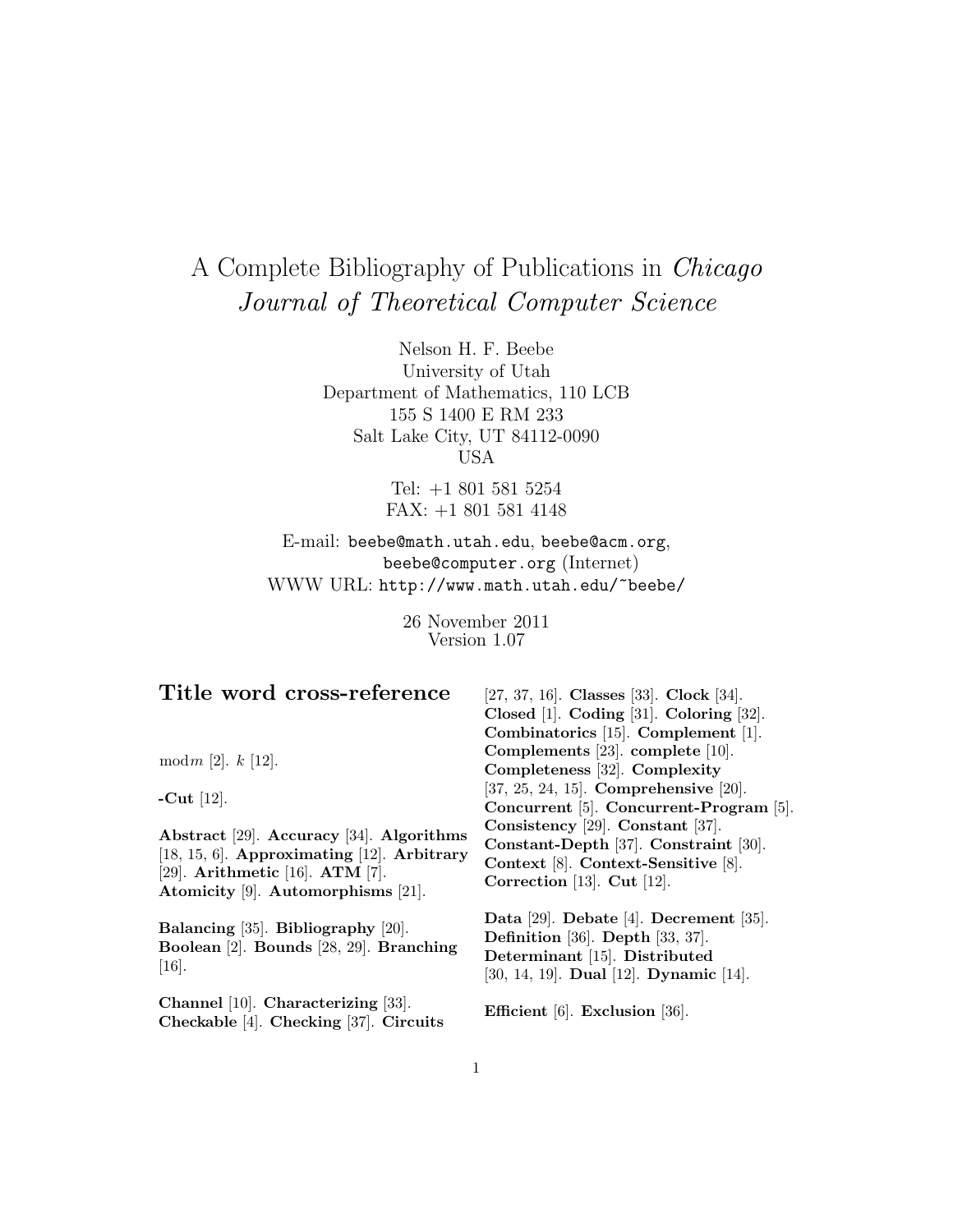**Fair** [17]. **Finding** [21]. **Functions** [4, 23, 2].

**Generating** [24]. **Grammars** [8]. **Graph** [21, 32]. **Graphs** [25]. **Growing** [8].

**Hard** [4, 6]. **Hardness** [12]. **Heuristics** [32]. **Higher** [33]. **Hopfield** [26]. **Hybrid** [29].

**Increment** [35]. **Instances** [24]. **Isomorphism** [16]. **Isomorphisms** [22].

**Large** [27]. **Layout** [7]. **Lemma** [31]. **Limited** [11]. **Linear** [28]. **Local** [36]. **Logspace** [1].

**Manhattan** [10]. **Max** [12]. **Measures** [3, 5]. **Multitolerance** [19]. **Multivalued** [23]. **Mutual** [36].

**Network** [18]. **Networks** [35, 7, 9, 26]. **Neural** [26]. **Nonapproximability** [4]. **Nondeterminism** [11]. **NP** [10]. **NP-complete** [10]. **Number** [21].

**OBDDs** [25]. **Once** [16]. **Operations** [35]. **Operators** [33]. **Optimal** [7]. **Orientation** [9]. **Orthogonal** [34].

**P** [6]. **Paper** [20]. **Path** [7]. **Permanent** [27]. **Polynomial** [11]. **Power** [18]. **Predicates** [5]. **Probabilistically** [4]. **Problem** [16]. **Problems** [28, 25]. **Program** [37, 5]. **Programs** [16]. **Progress** [5]. **Protocols** [14]. **PSPACE** [4]. **PSPACE-Hard** [4].

**Query** [37].

**Rabin** [3]. **Randomized** [22]. **Rank** [5]. **Read** [9, 16]. **Read-Once** [16]. **Read/Write** [9]. **Reductions** [22]. **Refinement** [36]. **Representation** [2].

**Represented** [25]. **Requires** [27]. **Reset** [19]. **Restricted** [10]. **Routing** [7, 10].

**Satisfaction** [30]. **Satisfiability** [28, 31]. **Self** [18, 36, 30, 20, 9, 26, 13]. **Self-Stabilization** [20, 26, 13]. **Self-Stabilizing** [18, 36, 30, 9]. **Sensitive** [8]. **Sets** [6]. **Settings** [10]. **Shared** [7]. **Small** [33]. **Space** [33, 6]. **Space-Efficient** [6]. **Sparse** [6]. **Stabilization** [20, 26, 13]. **Stabilizing** [18, 36, 30, 9]. **Strong** [29]. **Superstabilizing** [14]. **Supply** [18]. **Supporting** [35]. **Switches** [7]. **Symmetric** [1]. **Synchronization** [34]. **Systems** [4, 14, 17].

**Table** [7]. **Test** [24]. **Threshold** [27]. **Time** [29]. **Transition** [17]. **Tree** [13]. **Truly** [10]. **Type** [33]. **Types** [29].

**Unicyclic** [9]. **Unidirectional** [18]. **Uniform** [27, 9].

**Verification** [17, 5]. **Versus** [32, 11]. **Virtual** [7]. **vs** [5].

**Weak** [2]. **Weakly** [8]. **Working** [20]. **Write** [9].

**Yield** [6].

# **References**

## **Nisan:1995:SIC**

[1] Noam Nisan and Amnon Ta-Shma. Symmetric logspace is closed under complement. Chicago Journal of Theoretical Computer Science, June 30, 1995. ISSN 1073-0486. URL http://www.cs. uchicago.edu/publications/cjtcs/ articles/1995/1/contents.html.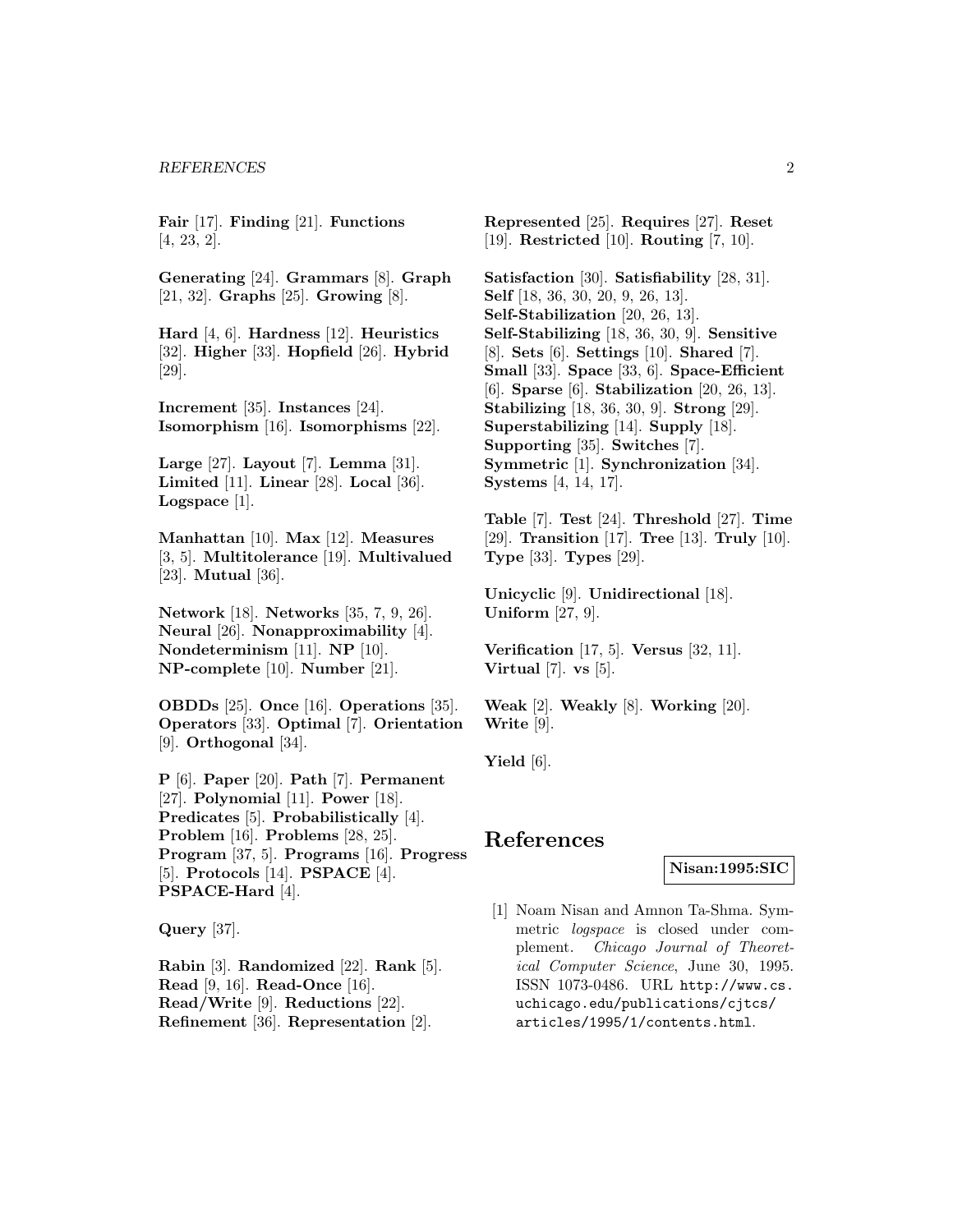#### **Grolmusz:1995:WMI**

[2] Vince Grolmusz. On the weak mod m representation of Boolean functions. Chicago Journal of Theoretical Computer Science, July 21, 1995. ISSN 1073-0486. URL http://www.cs.uchicago.edu/ publications/cjtcs/articles/1995/ 2/contents.html.

## **Klarlund:1995:RM**

[3] Nils Klarlund and Dexter Kozen. Rabin measures. Chicago Journal of Theoretical Computer Science, September 20, 1995. ISSN 1073-0486. URL http://www.cs.uchicago.edu/ publications/cjtcs/articles/1995/ 3/contents.html.

#### **Condon:1995:PCD**

[4] Anne Condon, Joan Feigenbaum, Carsten Lund, and Peter W. Shor. Probabilistically checkable debate systems and nonapproximability of PSPACEhard functions. Chicago Journal of Theoretical Computer Science, October 19, 1995. ISSN 1073-0486. URL http://www.cs.uchicago.edu/ publications/cjtcs/articles/1995/ 4/contents.html.

## **Vardi:1996:RPV**

[5] Moshe Y. Vardi. Rank predicates vs. progress measures in concurrentprogram verification. Chicago Journal of Theoretical Computer Science, February 9, 1996. ISSN 1073-0486. URL http://www.cs.uchicago.edu/ publications/cjtcs/articles/1996/ 1/contents.html.

#### **Ogihara:1996:SHS**

[6] Mitsunori Ogihara. Sparse hard sets for P yield space-efficient algorithms. Chicago

Journal of Theoretical Computer Science, March 27, 1996. ISSN 1073-0486. URL http://www.cs.uchicago.edu/ publications/cjtcs/articles/1996/ 2/contents.html.

# **Gerstel:1996:OVP**

[7] Ornan Gerstel, Israel Cidon, and Shmuel Zaks. Optimal virtual path layout in ATM networks with shared routing table switches. Chicago Journal of Theoretical Computer Science, October 31, 1996. ISSN 1073-0486. URL http://www.cs.uchicago.edu/ publications/cjtcs/articles/1996/ 3/contents.html. Published in Selected Papers from PODC 1994, David Peleg editor.

## **Buntrock:1996:WGC**

[8] Gerhard Buntrock and Gundula Niemann. Weakly growing contextsensitive grammars. Chicago Journal of Theoretical Computer Science, November 13, 1996. ISSN 1073-0486. URL http://www.cs.uchicago.edu/ publications/cjtcs/articles/1996/ 4/contents.html.

## **Hoover:1996:USS**

[9] H. James Hoover and Piotr Rudnicki. Uniform self-stabilizing orientation of unicyclic networks under read/write atomicity. Chicago Journal of Theoretical Computer Science, December 5, 1996. ISSN 1073-0486. URL http://www.cs.uchicago.edu/ publications/cjtcs/articles/1996/ 5/contents.html. Special Issue on Self-Stabilization, Shlomi Dolev and Jennifer Welch editors.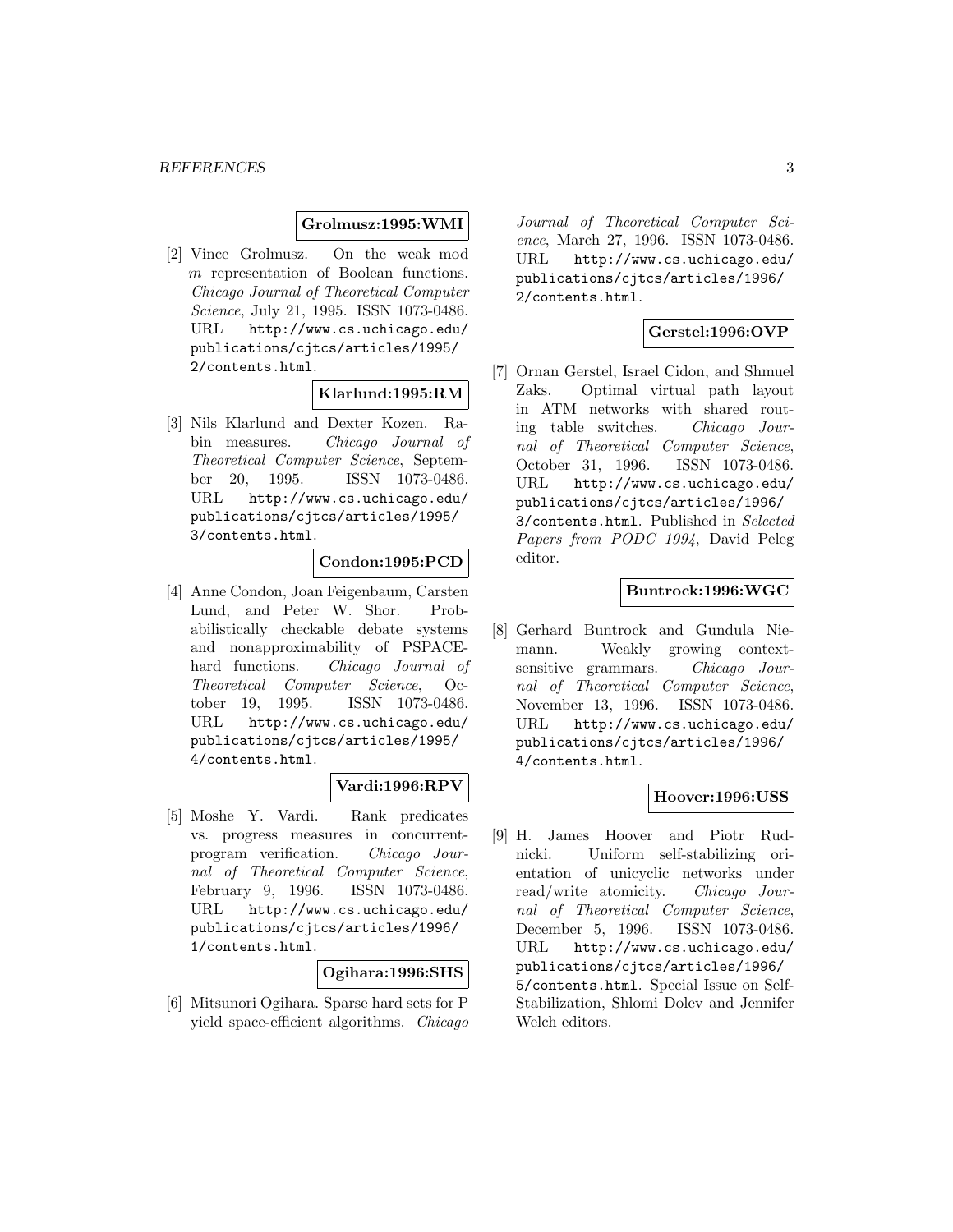#### **Middendorf:1996:MCR**

[10] Martin Middendorf. Manhattan channel routing is NP-complete under truly restricted settings. Chicago Journal of Theoretical Computer Science, December 30, 1996. ISSN 1073-0486. URL http://www.cs.uchicago.edu/ publications/cjtcs/articles/1996/ 6/contents.html.

# **Feige:1997:LVP**

[11] Uriel Feige and Joe Kilian. On limited versus polynomial nondeterminism. Chicago Journal of Theoretical Computer Science, March 12, 1997. ISSN 1073-0486. URL http://www.cs.uchicago.edu/ publications/cjtcs/articles/1997/ 1/contents.html.

## **Kann:1997:HAM**

[12] Viggo Kann, Sanjeev Khanna, Jens Lagergren, and Alessandro Panconesi. On the hardness of approximating  $\max$  *k*-cut and its dual. *Chicago* Journal of Theoretical Computer Science, June 3, 1997. ISSN 1073-0486. URL http://www.cs.uchicago.edu/ publications/cjtcs/articles/1997/ 2/contents.html.

## **Varghese:1997:SST**

[13] George Varghese, Anish Arora, and Mohamed Gouda. Self-stabilization by tree correction. Chicago Journal of Theoretical Computer Science, November 4, 1997. ISSN 1073-0486. URL http://www.cs.uchicago.edu/ publications/cjtcs/articles/1997/ 3/contents.html. Special Issue on Self-Stabilization, Shlomi Dolev and Jennifer Welch editors.

# **Dolev:1997:SPD**

[14] Shlomi Dolev and Ted Herman. Superstabilizing protocols for dynamic distributed systems. Chicago Journal of Theoretical Computer Science, December 19, 1997. ISSN 1073-0486. URL http://www.cs.uchicago.edu/ publications/cjtcs/articles/1997/ 4/contents.html. Special Issue on Self-Stabilization, Shlomi Dolev and Jennifer Welch editors.

## **Mahajan:1997:DCA**

[15] Meena Mahajan and V. Vinay. Determinant: Combinatorics, algorithms, and complexity. Chicago Journal of Theoretical Computer Science, December 31, 1997. ISSN 1073-0486. URL http://www.cs.uchicago.edu/ publications/cjtcs/articles/1997/ 5/contents.html.

## **Thierauf:1998:IPR**

[16] Thomas Thierauf. The isomorphism problem for read-once branching programs and arithmetic circuits. Chicago Journal of Theoretical Computer Science, May 16, 1998. ISSN 1073-0486. URL http://www.cs.uchicago.edu/ publications/cjtcs/articles/1998/ 1/contents.html. Special Issue on Computational Complexity, from the 1996 Dagstuhl-Seminar, Eric Allender editor.

## **Kupferman:1998:VFT**

[17] Orna Kupferman and Moshe Y. Vardi. Verification of fair transition systems. Chicago Journal of Theoretical Computer Science, March 16, 1998. ISSN 1073-0486. URL http://www.cs.uchicago.edu/ publications/cjtcs/articles/1998/ 2/contents.html.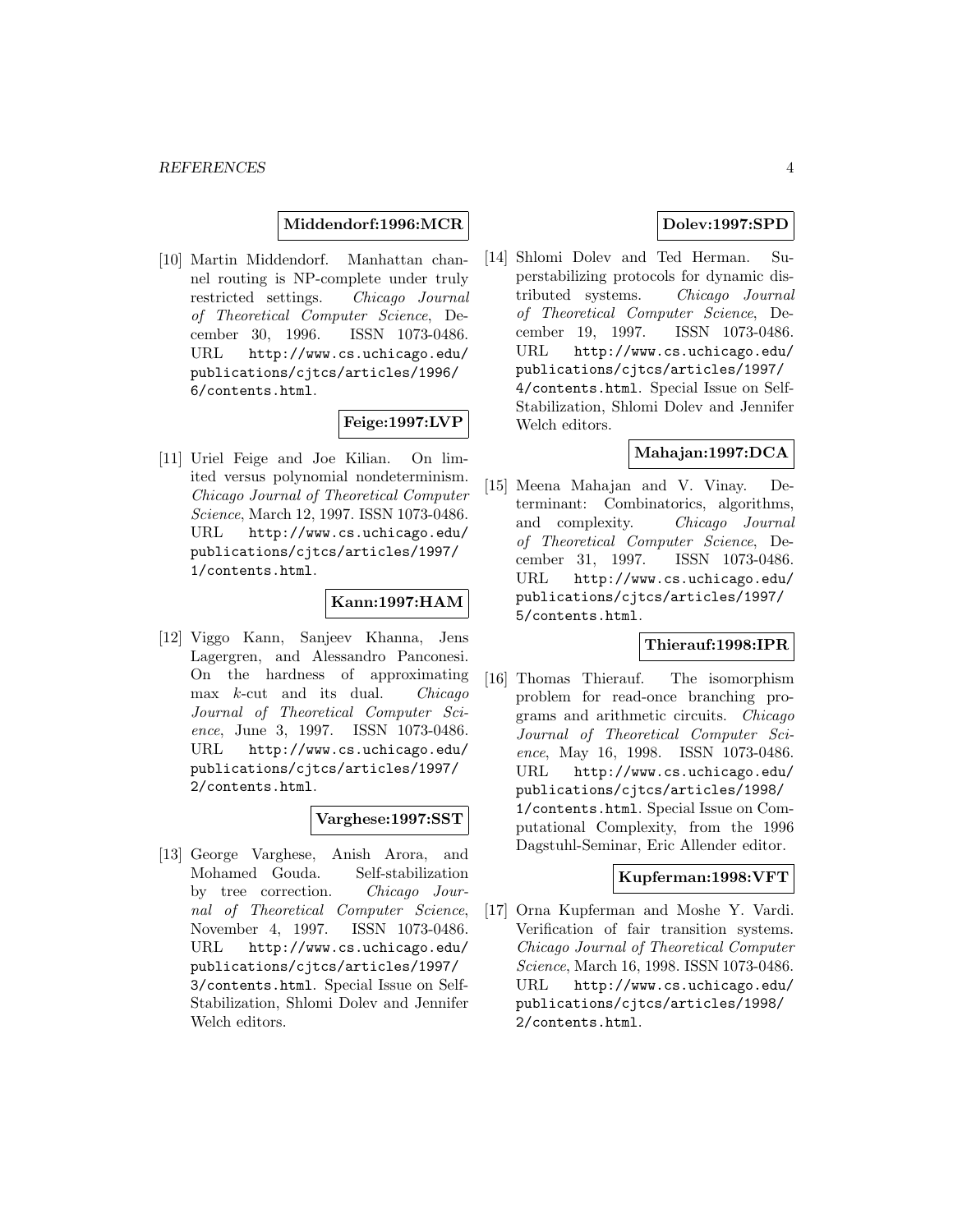#### **Afek:1998:SSU**

[18] Yehuda Afek and Anat Bremler. Selfstabilizing unidirectional network algorithms by power supply. Chicago Journal of Theoretical Computer Science, December 7, 1998. ISSN 1073-0486. URL http://www.cs.uchicago.edu/ publications/cjtcs/articles/1998/ 3/contents.html. Special Issue on Self-Stabilization, Shlomi Dolev and Jennifer Welch editors.

# **Kulkarni:1998:MDR**

[19] Sandeep S. Kulkarni and Anish Arora. Multitolerance in distributed reset. Chicago Journal of Theoretical Computer Science, December 7, 1998. ISSN 1073- 0486. URL http://www.cs.uchicago. edu/publications/cjtcs/articles/ 1998/4/contents.html. Special Issue on Self-Stabilization, Shlomi Dolev and Jennifer Welch editors.

# **Herman:1998:WPC**

[20] Ted Herman. Working paper: A comprehensive bibliography on self-stabilization. Chicago Journal of Theoretical Computer Science, 1998. ISSN 1073-0486. URL http://www.cs.uiowa.edu/ ftp/selfstab/bibliography/.

# **Beals:1999:FNG**

[21] Robert Beals, Richard Chang, William Gasarch, and Jacobo Torán. On finding the number of graph automorphisms. Chicago Journal of Theoretical Computer Science, February 10, 1999. ISSN 1073- 0486. URL http://www.cs.uchicago. edu/publications/cjtcs/articles/ 1999/1/contents.html.

# **Wang:1999:RRI**

[22] Jie Wang. Randomized reductions and isomorphisms. Chicago Journal of Theoretical Computer Science, February 24, 1999. ISSN 1073-0486. URL http://www.cs.uchicago.edu/ publications/cjtcs/articles/1999/ 2/contents.html. Special Issue on Computational Complexity, results from Dagstuhl-Seminar 1996, Eric Allender editor.

#### **Fenner:1999:CMF**

[23] Stephen Fenner, Frederic Green, Steven Homer, Alan L. Selman, Thomas Thierauf, and Heribert Vollmer. Complements of multivalued functions. Chicago Journal of Theoretical Computer Science, March 19, 1999. ISSN 1073-0486. URL http://www.cs.uchicago.edu/ publications/cjtcs/articles/1999/ 3/contents.html.

## **Karg:1999:CGT**

[24] Christoph Karg, Johannes Köbler, and Rainer Schuler. The complexity of generating test instances. Chicago Journal of Theoretical Computer Science, April 22, 1999. ISSN 1073-0486. URL http://www.cs.uchicago.edu/ publications/cjtcs/articles/1999/ 4/contents.html. Special Issue on Computational Complexity, results from Dagstuhl-Seminar 1996, Eric Allender editor.

#### **Feigenbaum:1999:CPG**

[25] Joan Feigenbaum, Sampath Kannan, Moshe Y. Vardi, and Mahesh Viswanathan. The complexity of problems on graphs represented as OBDDs. Chicago Journal of Theoretical Computer Science, August 6, 1999. ISSN 1073-0486.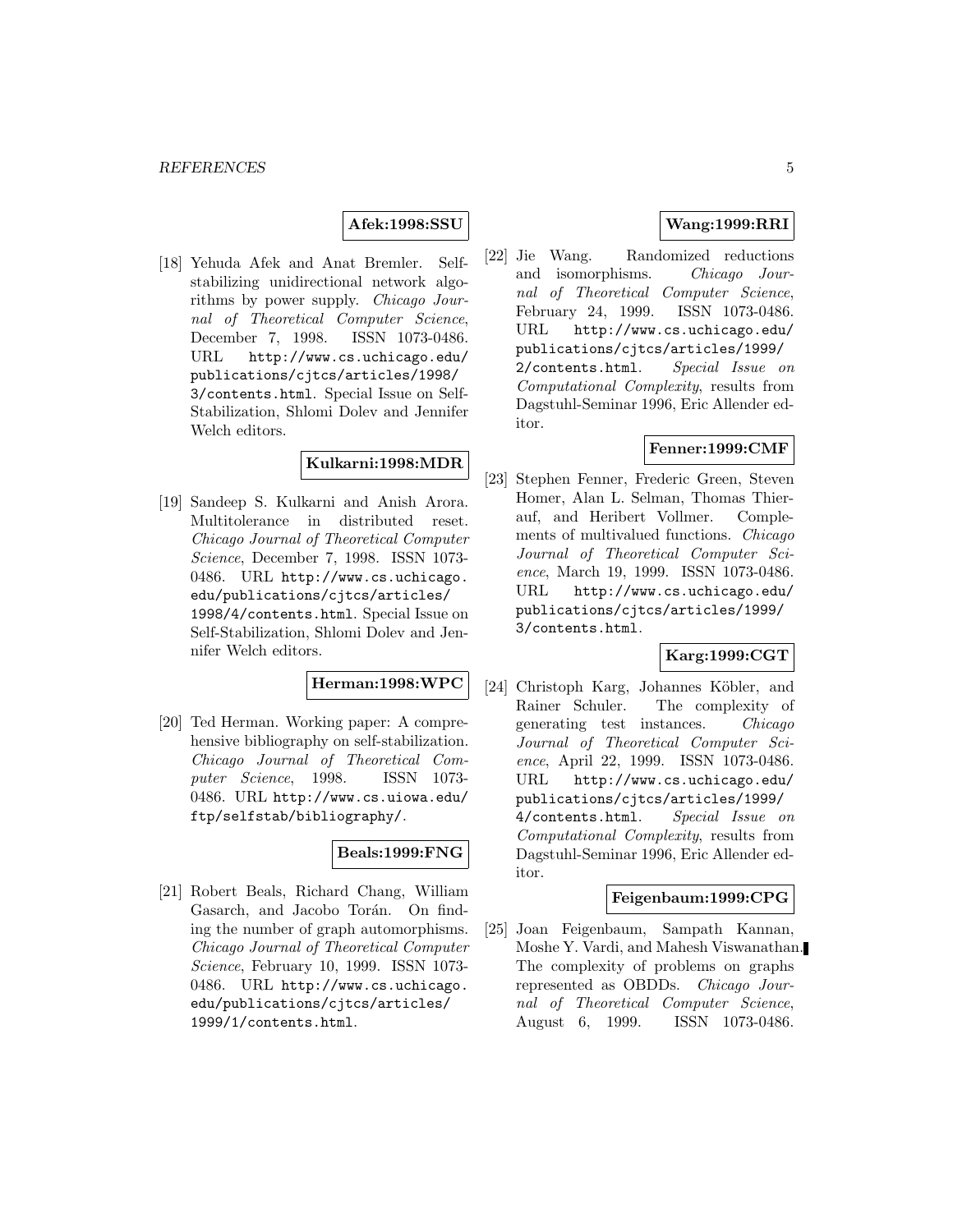URL http://www.cs.uchicago.edu/ publications/cjtcs/articles/1999/ 5/contents.html.

# **Jagota:1999:HNN**

[26] Arun Jagota. Hopfield neural networks and self-stabilization. Chicago Journal of Theoretical Computer Science, August 6, 1999. ISSN 1073-0486. URL http://www.cs.uchicago.edu/ publications/cjtcs/articles/1999/ 6/contents.html.

# **Allender:1999:PRL**

[27] Eric Allender. The permanent requires large uniform threshold circuits. Chicago Journal of Theoretical Computer Science, August 6, 1999. ISSN 1073-0486. URL http://www.cs.uchicago.edu/ publications/cjtcs/articles/1999/ 7/contents.html.

## **Erickson:1999:BLS**

[28] Jeff Erickson. Bounds for linear satisfiability problems. Chicago Journal of Theoretical Computer Science, August 6, 1999. ISSN 1073-0486. URL http://www.cs.uchicago.edu/ publications/cjtcs/articles/1999/ 8/contents.html.

## **Kosa:1999:TBS**

[29] Martha J. Kosa. Time bounds for strong and hybrid consistency for arbitrary abstract data types. Chicago Journal of Theoretical Computer Science, August 6, 1999. ISSN 1073-0486. URL http://www.cs.uchicago.edu/ publications/cjtcs/articles/1999/ 9/contents.html.

# **Collin:1999:SSD**

[30] Zeev Collin, Rina Dechter, and Shmuel Katz. Self-stabilizing distributed constraint satisfaction. Chicago Journal of Theoretical Computer Science, December 31, 1999. ISSN 1073-0486. URL http://www.cs.uchicago.edu/ publications/cjtcs/articles/1999/ 10/contents.html.

# **Paturi:1999:SCL**

[31] Ramamohan Paturi, Pavel Pudlak, and Francis Zane. Satisfiability coding lemma. Chicago Journal of Theoretical Computer Science, December 31, 1999. ISSN 1073- 0486. URL http://www.cs.uchicago. edu/publications/cjtcs/articles/ 1999/11/contents.html.

## **Rothe:2000:HVC**

[32] Jorg Rothe. Heuristics versus completeness for graph coloring. Chicago Journal of Theoretical Computer Science, February 29, 2000. ISSN 1073- 0486. URL http://www.cs.uchicago. edu/research/publications/cjtcs/ articles/2000/1/contents.html.

## **Agrawal:2000:CSD**

[33] Manindra Agrawal, Eric Allender, Samir Datta, Heribert Vollmer, and Klaus W. Wagner. Characterizing small depth and small space classes by operators of higher type. Chicago Journal of Theoretical Computer Science, September 6, 2000. ISSN 1073- 0486. URL http://www.cs.uchicago. edu/research/publications/cjtcs/ articles/2000/2/contents.html.

## **Schmid:2000:OAC**

[34] Ulrich Schmid. Orthogonal accuracy clock synchronization. Chicago Journal of Theoretical Computer Science, August 17, 2000. ISSN 1073- 0486. URL http://www.cs.uchicago.